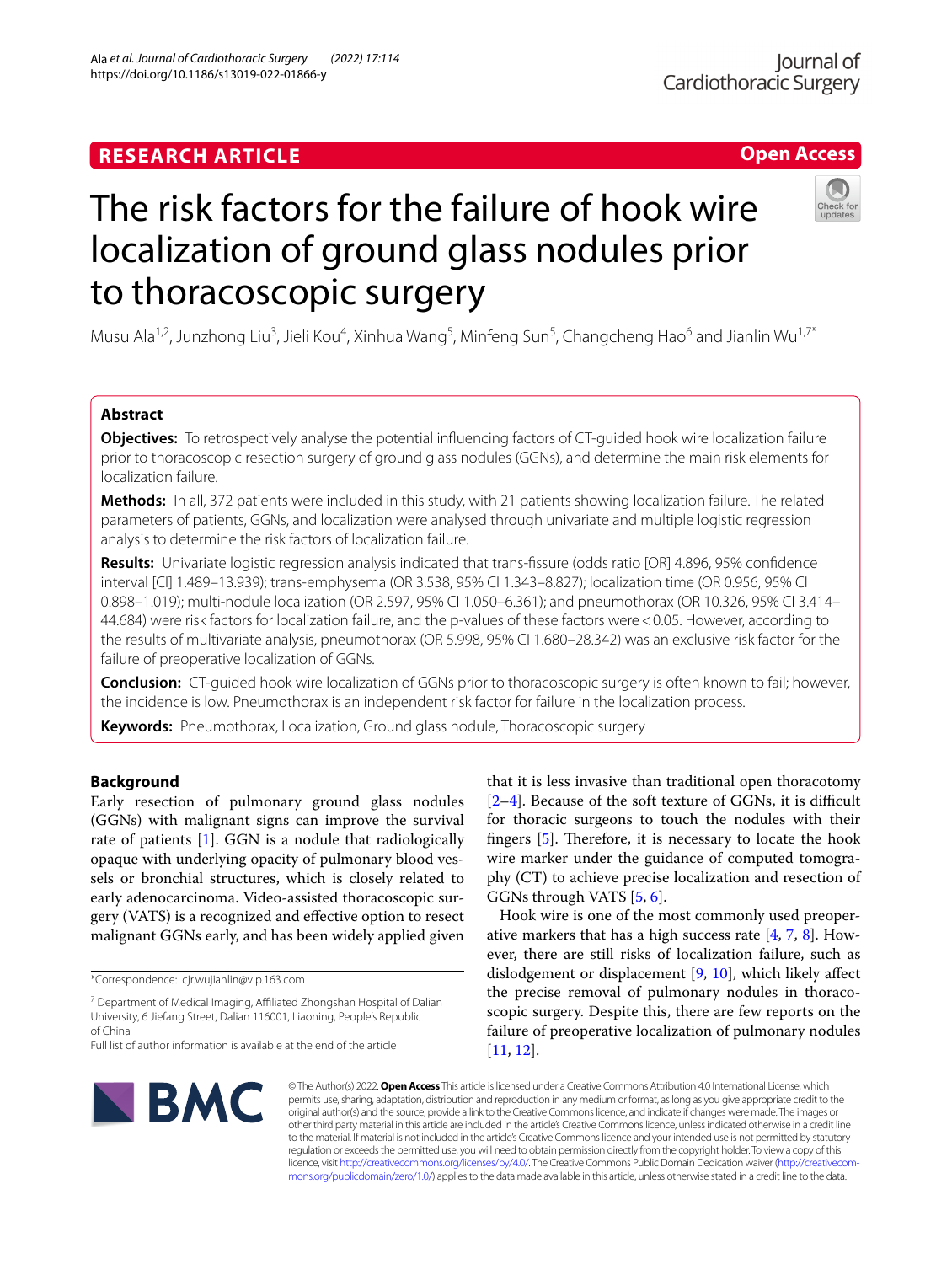In this paper, we retrospectively analysed the potential risk factors of failure to localize the GGNs under CT guidance prior to VATS and determined predictors for localization failure.

## **Methods and materials**

All patients signed the informed consent before CTguided localization of GGNs. Because all the data are anonymous, our institutional review board allowed this retrospective study and waived the need for informed consent to collect and use the patients' data.

#### **Patients**

From January 2014 to December 2019, a total of 372 patients (single nodules, n=351; multiple nodules,  $n=21$ ) who underwent preoperative hook wire localization before VATS surgery were enrolled in this study. The inclusion criteria were as follows: (1) simultaneous



localization of single or multiple GGNs in unilateral lung; (2) hook wire localization; (3) subpleural depth of  $GGNs > 5$  mm and/or < 40 mm. The exclusion criteria were as follows: (1) depth of  $GGNs > 40$  mm or  $< 5$  mm; (2) bilateral pulmonary nodules localized simultaneously; (3) large blood vessels or bronchi around or across the nodules; and (4) other localization markers. The enrolled patients were divided into the success and failure groups. The flowchart of the study population is exhibited presented in Fig. [1](#page-1-0).

## **Hook wire localization**

An attending radiologist with fve years' experience completed the process of localization of GGNs in collaboration with the thoracic surgeon. The localization set of the hook wire was  $20G \times 120$  mm (Pajunk, Germany). The 64-slice spiral CT used for preoperative localization was manufactured by GE Healthcare (Connecticut State, USA).

After ensuring the appropriate body position and localization path based on the previous CT images, the patient underwent preoperative marker localization process of GGNs under local anaesthesia along the shortest localization pathway as far as possible. Once the tip of the guide needle reached around the target nodule, the hook wire was released and the guide needle withdrawn. If the needle tip did not reach the nodule position, the guide needle was re-adjusted to the ideal position. The ideal position is to locate the hook wire around or cross the target nodule within 1 cm. After withdrawal of the guide needle, the CT is repeated to confrm whether the localization is successful (Fig. [2](#page-1-1)a). If the localization operation is successful, the patient will be sent to the operating room accompanied by a nurse within 1 h.

<span id="page-1-0"></span>

<span id="page-1-1"></span>**Fig. 2** 58-year-old woman who underwent hook wire localization prior to VATS. **a** Hook wire (white arrow) was positioned next to the ground glass nodule (white triangle arrow) of the right upper lobe before thoracoscopic surgery. **b** Hook wire was seen on the pleura surface during thoracoscopic surgery. **c** The main pathology of the lesion after thoracoscopic resection (the white arrow shown the ground glass nodule)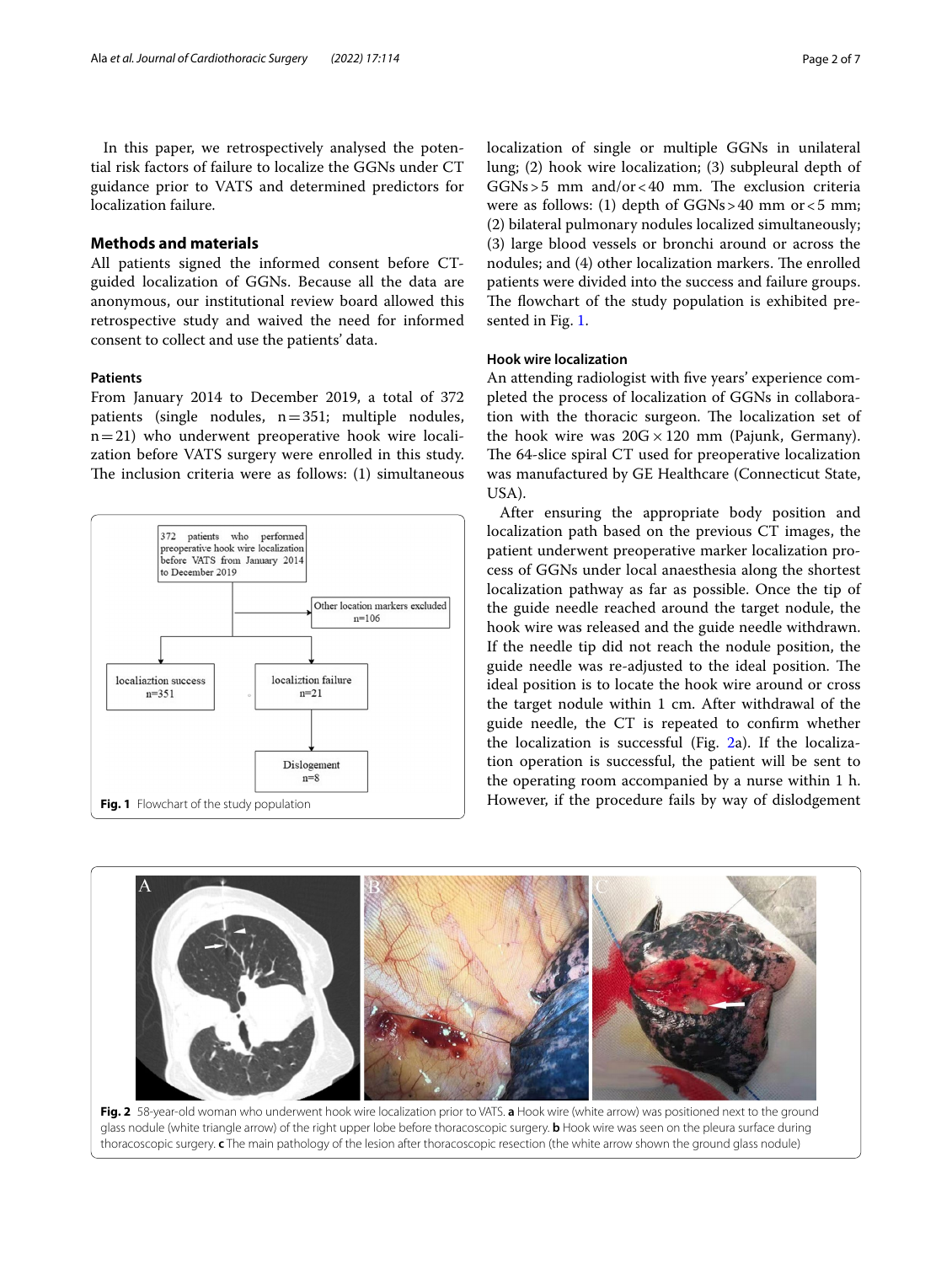or displacement, the localization operation will be retried with the patient's permission, regardless of whether the localization is successful. The results of localization need to be relayed to the thoracic surgeon, so that the surgical method can be determined according to the situation.

## **VATS**

The patients underwent dual-port thoracoscopic resection in a suitable position under general anaesthesia. The VATS operation is performed by visualizing the end of the hook wire on the pleural surface under the guidance of nodule localization (Fig. [2](#page-1-1)b). The choice of lobectomy, wedge resection or segment resection is made by the thoracic surgeon. Next, the resected specimens are sent to the pathology department for a quick frozen-section examination to confrm whether the resected lesions are benign or malignant (Fig. [2](#page-1-1)c). Hilar and mediastinal lymph nodes are usually dissected, and the nature of the nodes are confrmed pathologically.

## **Data collection and variables defnition**

The baseline information of all patients was collected by an attending radiologist through the Picture Archiving and Communication Systems, and the imaging data was measured and recorded on the GE Advantage Workstation  $(v.4.6)$ . The baseline variables include the patient's age, sex, and smoking status. The parameters of GGNs are as follows: diameter; depth of GGN (in millimetres from the target nodule to the nearest pleura [the depth is recorded according to the shallowest nodule when multiple GGNs are localized]); nodule position (upper and middle or lower lobe); and whether multiple GGNs are localized. The localization-related variables are puncture position (supine, prone, or lateral); trans-emphysema (in the localization pathway); trans-fssure (transfssural approach in the localization pathway); location time; pneumothorax; pulmonary haemorrhage (localization related); and localization result (success or failure).

The definition of placement failure is as follows:  $(1)$ The hook wire marker could not be successfully released during the localization process; (2) although the hook wire was successfully placed on the target nodule for the frst time or once again, the dislodgement or decoupling occurred during CT confrmation after the localization; (3) preoperative localization of the hook wire was accurate and successful under the CT guidance, but the marker was found to fall off during thoracoscopic surgery.

## **Statistical analysis**

All 372 patients were divided into two groups according to whether the localization was successful, and the risk factors of localization failure were assessed. The variable factors that were established to be diferent in the univariate logistic regression analysis were incorporated into the multiple logistic regression analysis to identify the determinants of the localization failure. The diagnostic ratio (OR) and 95% confdence interval (CI) of each independent factor was calculated. Further,  $p < 0.05$  was considered to indicate statistical signifcance. SPSS software (v.25, IBM Corporation, Armonk, NY, USA) was utilized for statistical analyses.

## **Results**

The baseline characteristics of the participants and parameters related to localization are shown in Table [1](#page-3-0). Among the 372 patients who were localized before VATS, 351 patients were successfully localized, and the other 21 cases showed failure, of which eight cases were attributed to dislodgement. When repeating the CT scan to confrm the position after localization, it was found that hook wires protruded from the lung parenchyma and were accompanied by pneumothorax in fve out of eight cases. The other three cases showed dislodgement and pneumothorax during thoracoscopic surgery after being sent to the operating room after successful preoperative localization. The reason for the remaining 13 cases of failure was that pneumothorax occurred during the localization process and could not be accurately localized, although relocation was attempted. For the cases that could not be located, segmental resections were done by the hematoma on the pleural surface in three cases, and the remaining cases underwent lobectomy under VATS.

Pneumothorax occurred in 39.52% (147/372) of all localization patients, and the rate in the failure group was 87.5% (18/21) during the CT-guided localization process. Univariate logistic regression analysis indicated that trans-fssure (OR 4.896, 95% CI 1.489–13.939); transemphysema (OR 3.538, 95% CI 1.343–8.827); localization time (OR 0.956, 95% CI 0.898–1.019): multi-nodule localization (OR 2.597, 95% CI 1.050–6.361); and pneumothorax (OR 10.326, 95% CI 3.414–44.684) were risk factors for localization failure, and the *p*-values of these factors were<0.05. However, according to the results of multivariate analysis, pneumothorax was an exclusive risk factor for the failure of preoperative localization of GGNs. The results of univariate and multivariate regression analysis are presented in Table [2](#page-4-0).

## **Discussion**

A variety of preoperative markers for GGNs prior to VATS have been reported, including hook wire [\[4](#page-5-2), [13\]](#page-5-11), coil [[14,](#page-5-12) [15\]](#page-5-13), methyl blue [[16\]](#page-5-14), 99mTc [\[17](#page-5-15)], hydrogel plugs  $[18]$  $[18]$ , barium  $[8, 9]$  $[8, 9]$  $[8, 9]$  $[8, 9]$ , and fiducial marker  $[8, 9]$ [19\]](#page-5-17). Because of its high feasibility and usability, hook wire is the most widely used marker in preoperative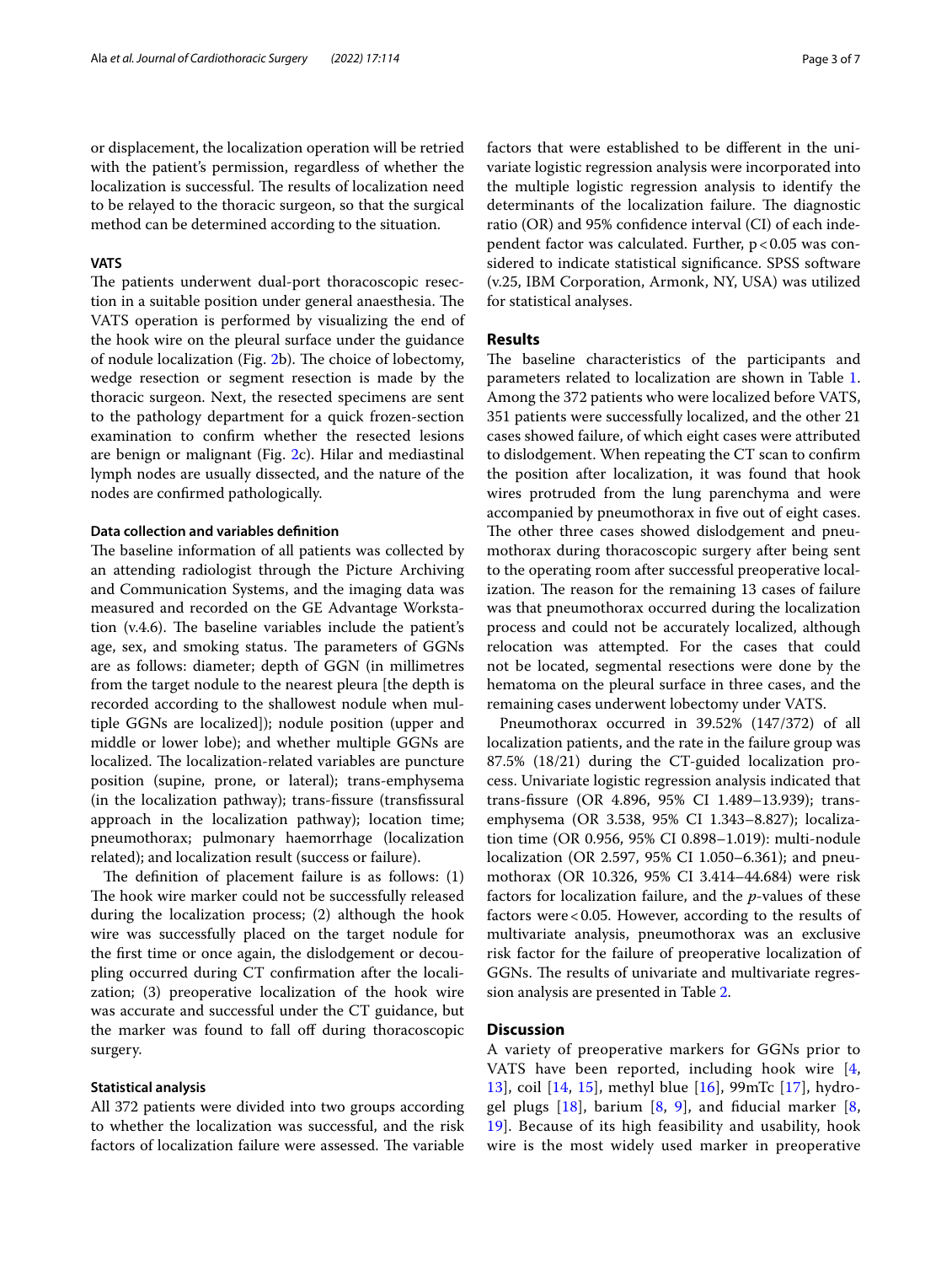<span id="page-3-0"></span>

|                                    |  |  | <b>Table 1</b> The baseline characteristics of the participants and |  |  |  |
|------------------------------------|--|--|---------------------------------------------------------------------|--|--|--|
| parameters related to localization |  |  |                                                                     |  |  |  |

| Variable                            | Success ( $n = 351$ ) | Failure ( $n = 21$ ) | P value |
|-------------------------------------|-----------------------|----------------------|---------|
| Age                                 | $58.95 \pm 9.96$      | $59.62 \pm 10.33$    | 0.764   |
| Sex                                 |                       |                      | 0.825   |
| Male                                | 179 (51.0%)           | 10 (47.6%)           |         |
| Female                              | 172 (49.0%)           | 11 (52.4%)           |         |
| Smoke                               |                       |                      | 0.532   |
| <b>No</b>                           | 256 (72.9%)           | 14(66.7%)            |         |
| Yes                                 | 95 (27.1%)            | 7 (33.3%)            |         |
| Localization of multiple<br>nodules |                       |                      | 0.030   |
| <b>No</b>                           | 260 (74.1%)           | 11 (52.4%)           |         |
| Yes                                 | 91 (25.9%)            | 10 (47.6%)           |         |
| Localization time (min)             | 22.20 ± 10.52         | 19.14±7.16           | 0.190   |
| Depth of nodule (mm)                | $21.34 \pm 9.17$      | $15.52 \pm 6.85$     | 0.005   |
| Diameter (mm)                       | $8.99 \pm 3.80$       | $9.29 \pm 3.47$      | 0.732   |
| Trans-fissure                       |                       |                      | 0.002   |
| No                                  | 329(94.0%)            | 16 (72.2%)           |         |
| Yes                                 | 21 (6.0%)             | 5 (23.8%)            |         |
| Trans-emphysema                     |                       |                      | 0.005   |
| <b>No</b>                           | 299 (85.2%)           | 13 (14.8%)           |         |
| Yes                                 | 52 (69.9%)            | 8 (38.1%)            |         |
| Puncture position                   |                       |                      | 0.450   |
| Supine                              | 112 (31.9%)           | 9 (42.9%)            |         |
| Prone                               | 153 (43.6%)           | 9 (42.9%)            |         |
| Lateral                             | 86(24.5)              | 3(14.3%)             |         |
| Location                            |                       |                      | 0.737   |
| Upper and middle                    | 197 (56.1%)           | 11 (52.4%)           |         |
| lower                               | 154 (43.9%)           | 10 (47.6%)           |         |
| Pneumothorax                        |                       |                      | < 0.001 |
| <b>No</b>                           | 222(63.2%)            | 3(14.3%)             |         |
| Yes                                 | 129(36.8%)            | 18(85.7%)            |         |
| Pulmonary hemorrhage                |                       |                      | 0.075   |
| No                                  | 301(85.8%)            | 15(71.4%)            |         |
| Yes                                 | 50(14.2%)             | 6(28.6%)             |         |

localization. Although the preoperative hook wire localization has a high success rate, the reported probability of hook wire localization failure is 7.5% owing to migration or dislodgement  $[4, 9]$  $[4, 9]$  $[4, 9]$  $[4, 9]$ . At present, there are few articles on the analysis of localization failure [[11\]](#page-5-9). Therefore, the purpose of this article was to clarify the factors of localization failure to provide clinical decision-making in advance.

In this study, 21 out of 372 patients showed localization failure with an incidence rate of 5.65%, which is similar to that reported in the literature [\[9](#page-5-7)]. Among the failed cases, 13 developed pneumothorax during the positioning process. As the pneumothorax progresses, the tip of the guide wire protrudes out of the lung parenchyma, and the hook wire cannot be released to the target nodule. Among the 21 failed cases, 13 showed pneumothorax before the guide wire was released successfully during the localization process. As the pneumothorax progresses, the guide wire tip protrudes out of the pleural cavity and the hook wire cannot be released to the target nodule. Even if the positioning is reinitiated, it is difficult to fix the guide needle to the ideal position within the calculated distance given the pneumothorax, which causes the swing of the pleural cavity. Usually, when pneumothorax occurs, the depth of localization is longer than the predetermined distance given the retraction of the lung tissue. However, it is difficult for the doctor to insert the guide needle excessively beyond the predetermined distance during operation to avoid damage to large blood vessels and cause severe haemoptysis. The remaining eight failed cases of dislodgement were found with pneumothorax during CT reconfrmation (fve cases) and VATS (three cases) after the initial successful localization.

In our study, the incidence of pneumothorax formation is 39.52%, which is within the range of 12.8–68.1% reported in the literature  $[11]$  $[11]$ . In this study, 85.7% of localization failure cases were related to pneumothorax  $(P<0.001$  compared with the control group). The results of multiple regression analysis also confrmed that pneumothorax was the independent factor related to localization failure. Literature reports show that trans-fssure is an important infuencing factor of localization failure [[10](#page-5-8), [11\]](#page-5-9). In our results, trans-fssure showed a signifcant difference in the univariate logistic analysis. It is an important infuencing factor rather than an independent factor, which is diferent from the literature reports. Because the trans-fssure approach has to penetrate three layers of pleura, the incidence of pneumothorax with the transfssure approach is higher than that with the traditional approach. We speculate that the trans-fssure approach is due to the occurrence of pneumothorax and leads to localization failure; hence, the trans-fssure is a risk factor for pneumothorax, not a direct risk factor for localization failure.

According to the results of univariate logistic regression, other factors such as depth of the nodule, transemphysema, and localization of multiple nodules are also related to the failure of localization. The shallower the location depth, the greater the risk of dislodgment after the occurrence of pneumothorax, because the tip of the hook wire is easily pulled out of the pulmonary parenchyma under the swing of the chest cavity. Previous studies have shown that the shallower depth threshold for hook wire placement is 1.8 cm [[10](#page-5-8)], so as to possibly avoid pneumothorax. In our research, the localization depth of the failure group was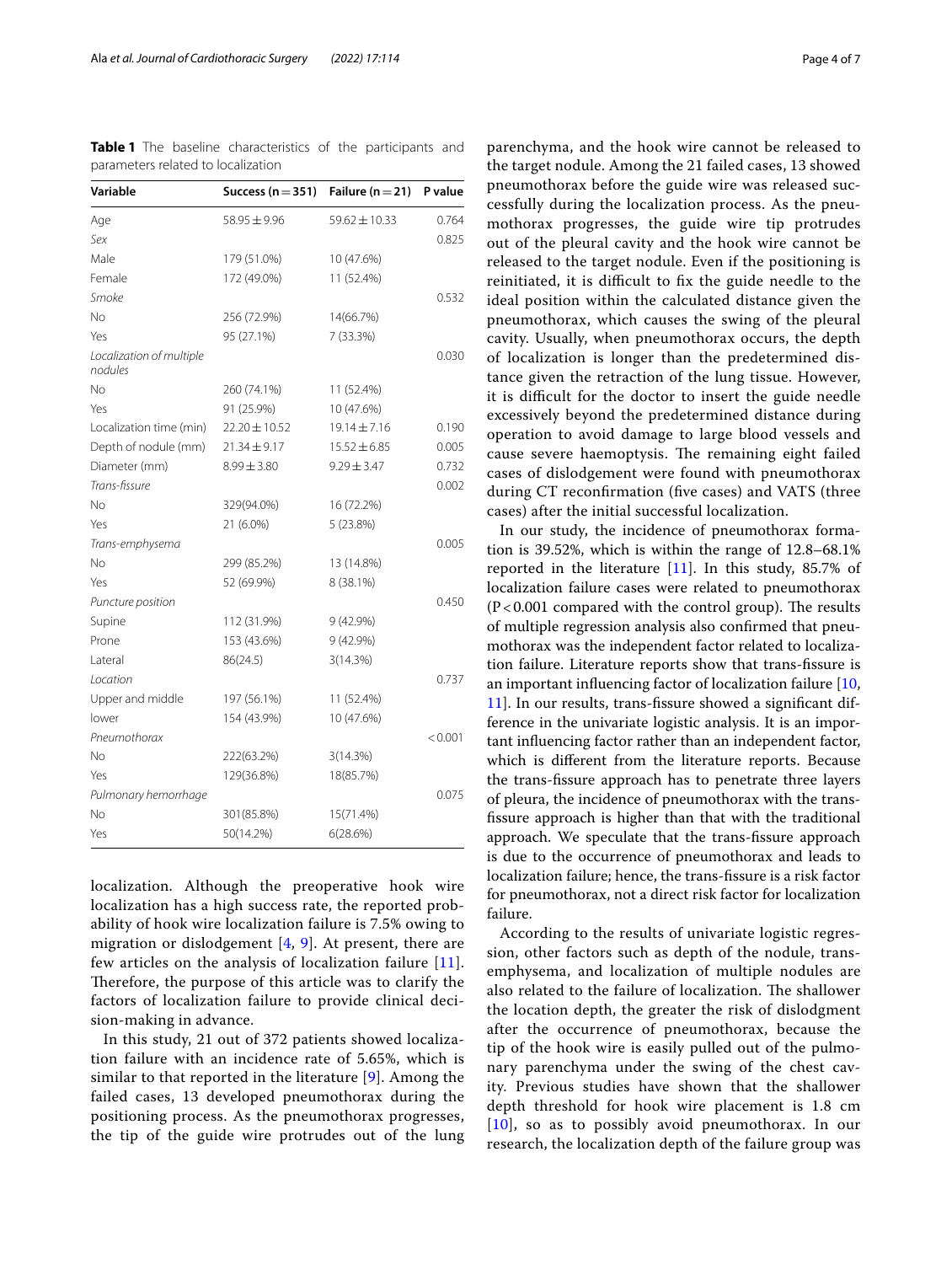|                                  | Univariable analysis |                 |         | Multivariable analysis |                 |         |
|----------------------------------|----------------------|-----------------|---------|------------------------|-----------------|---------|
|                                  | OR                   | 95% CI          | P value | OR                     | 95% CI          | P value |
| Age                              | 1.007                | $0.963 - 1.053$ | 0.763   |                        |                 |         |
| Sex                              |                      |                 |         |                        |                 |         |
| Male                             | 1.0                  |                 |         |                        |                 |         |
| Female                           | 1.145                | $0.471 - 2.814$ | 0.764   |                        |                 |         |
| Smoke                            |                      |                 |         |                        |                 |         |
| No                               | $1.0$                |                 |         |                        |                 |         |
| Yes                              | 1.347                | $0.528 - 3.440$ | 0.533   |                        |                 |         |
| Localization of multiple nodules |                      |                 |         |                        |                 |         |
| No                               | $1.0$                |                 |         |                        |                 |         |
| Yes                              | 2.597                | 1.050-6.361     | 0.035   | 1.346                  | $0.494 - 3.595$ | 0.552   |
| Location time (min)              | 0.956                | 0.898-1.019     | 0.166   |                        |                 |         |
| Depth of nodule (mm)             | 0.910                | 0.850-0.973     | 0.006   | 0.942                  | $0.875 - 1.014$ | 0.113   |
| Trans-fissure                    |                      |                 |         |                        |                 |         |
| No                               | $1.0$                |                 |         |                        |                 |         |
| Yes                              | 4.896                | 1.489-13.939    | 0.005   | 2.168                  | $0.613 - 6.773$ | 0.199   |
| Trans-emphysema                  |                      |                 |         |                        |                 |         |
| No                               | 1.0                  |                 |         |                        |                 |         |
| Yes                              | 3.538                | 1.343-8.827     | 0.008   | 1.003                  | $0.343 - 2.806$ | 0.995   |
| Diameter (mm)                    | 1.020                | $0.912 - 1.141$ | 0.731   |                        |                 |         |
| Insertion position               |                      |                 |         |                        |                 |         |
| Supine                           | 1.0                  |                 |         |                        |                 |         |
| Prone                            | 2.304                | $0.605 - 8.767$ | 0.221   |                        |                 |         |
| lateral                          | 1.686                | $0.445 - 6.396$ | 0.442   |                        |                 |         |
| Location                         |                      |                 |         |                        |                 |         |
| Upper and middle                 | 1.0                  |                 |         |                        |                 |         |
| Lower                            | 0.860                | $0.356 - 2.077$ | 0.737   |                        |                 |         |
| Pneumothorax                     |                      |                 |         |                        |                 |         |
| No                               | $1.0$                |                 |         |                        |                 |         |
| Yes                              | 10.326               | 3.414-44.684    | < 0.001 | 5.998                  | 1.680-28.342    | 0.010   |
| Pulmonary hemorrhage             |                      |                 |         |                        |                 |         |
| No                               | 1.0                  |                 |         |                        |                 |         |
| Yes                              | 1.552                | $0.909 - 2.497$ | 0.083   |                        |                 |         |

<span id="page-4-0"></span>**Table 2** Univariate and multivariable analysis of baseline and CT features

shallower than that of the success group  $(15.52 \pm 6.85)$ *vs.*  $21.34 \pm 9.17$ ,  $p < 0.001$ ). Although published studies have reported that it is safe and feasible to locate multiple nodules at the same time [[20\]](#page-6-0), our study found that the rate of failure was higher than that of the single nodule group (47.6% vs. 25.9%,  $p = 0.030$ ). Simultaneous localization of multiple nodules is related to localization failure, which may increase the risk of localization failure. Emphysema, especially transemphysema or pulmonary bullae in the puncture path, is the infuencing factor of localization failure according to the results of our univariate logistic regression analysis. Therefore, the pre-localization plan should attempt to avoid emphysema in the lung parenchyma.

Other reported factors of localization are the location of the nodule in the lower lobe  $[21]$  $[21]$ , surgical history [[21](#page-6-1)], vital capacity  $[11, 22]$  $[11, 22]$  $[11, 22]$  $[11, 22]$ , physician experience  $[11]$  $[11]$  $[11]$ , and location time  $[10, 23]$  $[10, 23]$  $[10, 23]$  $[10, 23]$ . These factors are mainly related to the formation of pneumothorax and whether they are related to localization failure still requires further investigation. The results of multiple regression analysis in this study indicate that only pneumothorax is an independent risk factor. This could be because the tail of the hook wire is fxed on the chest wall and the hook tip that is placed on the target nodule can move relative to each other with the formation and progression of pneumothorax. The formation of pneumothorax can drag the hook wire that has been fxed to the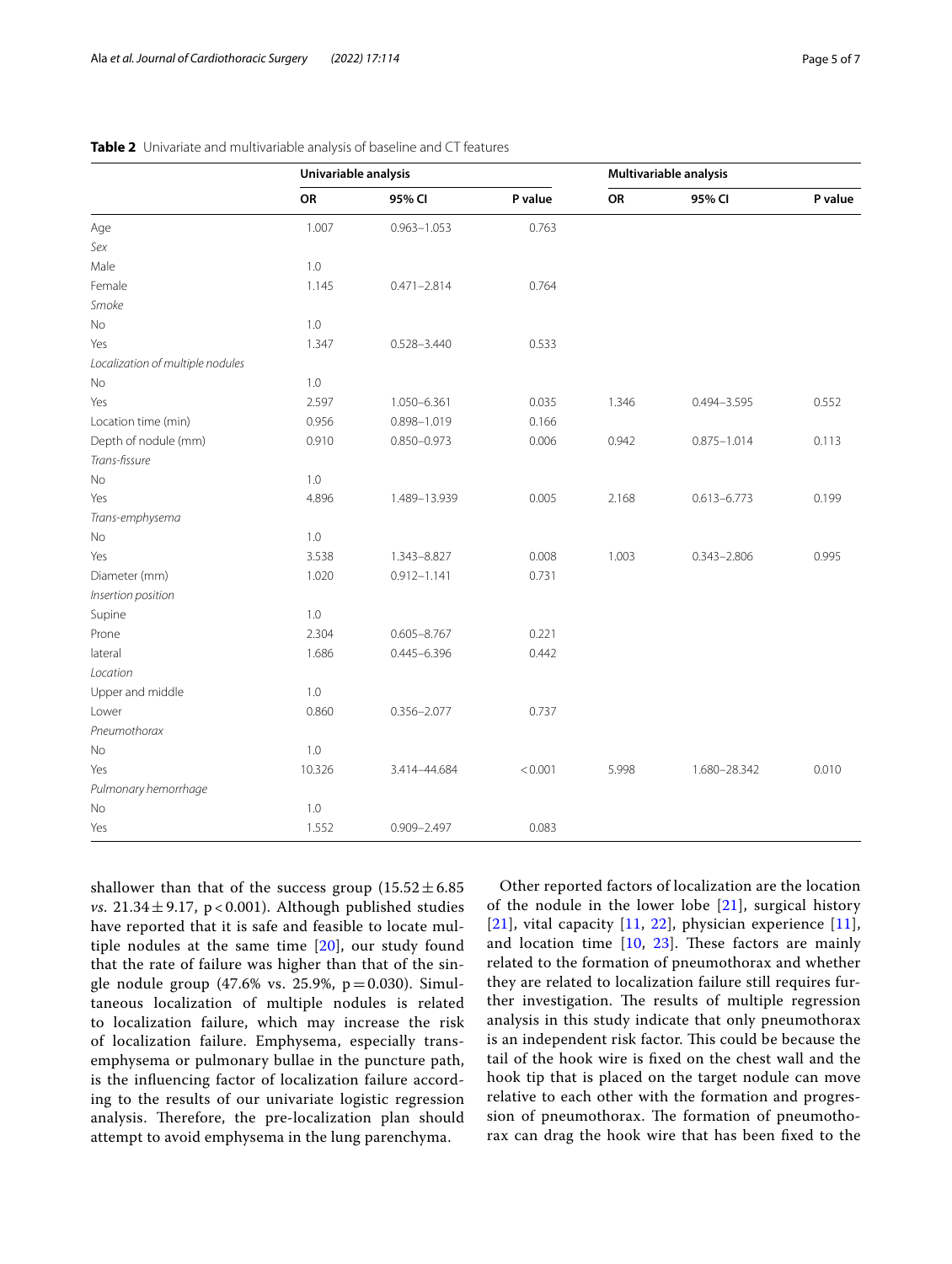target nodule. The hook wire tip may be displaced or pulled off into the chest cavity, resulting in failure of localization.

The limitation of this article is that the sample size of the failure group is quite small, which maybe afect the results of statistical analysis, and there is no comparison and inclusion of other commonly used metal markers to analyse the causes of failure, such as Coil.

In conclusion, although the preoperative localization success rate of GGNs under CT guidance is high, localization failure still exists. Pneumothorax is an independent risk factor for failure in the localization process.

#### **Abbreviations**

GGN: Ground glass nodule; CI: Confdence interval; OR: Odds ratio; VATS: Video assisted thoracoscopic surgery; CT: Computed tomography.

#### **Acknowledgements**

We would like to give our grateful to Dr. Junzhong Liu for his endless help and support in his impactful research suggestions and statistical analysis consultation for this project. And we thank Charlesworth Author Services for the language editor of the manuscript.

#### **Author contributions**

MA and JL contributed equally to this work, they contributed to concept and design of the work. JK, XW, MS and CH were involved in collection and assembly of data. JW was corresponding author who was responsible of literature search, preparation of the manuscript, revising the manuscript and submission. All authors read and approved the fnal manuscript.

#### **Funding**

This research was supported by the Weifang Science and Technology Development Plan (2020YX073).

#### **Availability of data and materials**

The datasets used and/or analyzed during the current study are available from the corresponding author on reasonable request.

## **Declarations**

#### **Ethics approval and consent to participate**

This study was conducted in accordance with the declaration of Helsinki. This study was approved by the Ethics Committee of the Second People's Hospital of Weifang. Because this was a retrospective study, informed consent was waived.

#### **Consent for publication**

We have obtained consent to publish from the participants (or legal parent or guardian) to report their individual patient data.

### **Competing interests**

The authors declare that they have no competing interests.

#### **Author details**

<sup>1</sup> Graduate School, Tianjin Medical University, Tianjin 300070, People's Republic of China. <sup>2</sup> Department of Ultrasound, The Affiliated Hospital of Inner Mongolia Medial University, Hohhot, Inner Mongolia 010050, People's Republic of China. 3 <sup>3</sup> Department of Radiology, Weifang People's Hospital, The First Affiliated Hospital of Weifang Medical University, Weifang 261041, Shandong, People's Republic of China. <sup>4</sup> Department of Medical Imaging, Cangzhou People's Hospital, Cangzhou 061001, Hebei, People's Republic of China. <sup>5</sup> Department of Radiology, Weifang No. 2 People's Hospital, The Second Afliated Hospital of Weifang Medical University, Weifang 261041, Shandong, People's Republic of China. <sup>6</sup>Thoracic Surgery Department, Weifang No. 2 People's Hospital, The Second Afliated Hospital of Weifang Medical University, Weifang 261041,

Shandong, People's Republic of China. <sup>7</sup> Department of Medical Imaging, Affiliated Zhongshan Hospital of Dalian University, 6 Jiefang Street, Dalian 116001, Liaoning, People's Republic of China.

Received: 26 August 2021 Accepted: 20 March 2022 Published online: 11 May 2022

#### **References**

- <span id="page-5-0"></span>1. Zhang Y, Fu F, Chen H. Management of ground-glass opacities in the lung cancer spectrum. Ann Thoracic Surg. 2020;110(6):1796–804.
- <span id="page-5-1"></span>2. Burdine J, Joyce LD, Plunkett MB, et al. Feasibility and value of videoassisted thoracoscopic surgery wedge excision of small pulmonary nodules in patients with malignancy. Chest. 2002;122(4):1467–70.
- 3. Mun M, Kohno T. Efficacy of thoracoscopic resection for multifocal bronchioloalveolar carcinoma showing pure ground-glass opacities of 20 mm or less in diameter. J Thorac Cardiovasc Surg. 2007;134(4):877–82.
- <span id="page-5-2"></span>4. Liu J, Wang X, Wang Y, et al. Comparison of CT-guided localization using hook wire or coil before thoracoscopic surgery for ground glass nodules. Br J Radiol. 2020;93(1111):20190956.
- <span id="page-5-3"></span>5. Nakashima S, Watanabe A, Obama T, et al. Need for preoperative computed tomography-guided localization in video-assisted thoracoscopic surgery pulmonary resections of metastatic pulmonary nodules. Ann Thorac Surg. 2010;89(1):212–8.
- <span id="page-5-4"></span>6. Huang W, Ye H, Wu Y, et al. Hook wire localization of pulmonary pure ground-glass opacities for video-assisted thoracoscopic surgery. Thorac Cardiovasc Surg. 2014;62(2):174–8.
- <span id="page-5-5"></span>7. Huang HZ, Wang GZ, Xu LC, et al. CT-guided Hookwire localization before video-assisted thoracoscopic surgery for solitary ground-glass opacity. Oncotarget. 2017;8(64):108118–29.
- <span id="page-5-6"></span>8. McDermott S, Fintelmann FJ, Bierhals AJ, et al. Image-guided preoperative localization of pulmonary nodules for video-assisted and robotically assisted surgery. Radiographics. 2019;39(5):1264–79.
- <span id="page-5-7"></span>9. Park CH, Han K, Hur J, et al. Comparative effectiveness and safety of preoperative lung localization for pulmonary nodules: a systematic review and meta-analysis. Chest. 2017;151(2):316–28.
- <span id="page-5-8"></span>10. Liu J, Liang C, Wang X, et al. A computed tomography-based nomogram to predict pneumothorax caused by preoperative localization of ground glass nodules using hook wire. Br J Radiol. 2021;94(1117):20200633.
- <span id="page-5-9"></span>11. Iguchi T, Hiraki T, Matsui Y, et al. Preoperative short hookwire placement for small pulmonary lesions: evaluation of technical success and risk factors for initial placement failure. Eur Radiol. 2018;28(5):2194–202.
- <span id="page-5-10"></span>12. Iguchi T, Hiraki T, Gobara H, et al. CT fuoroscopy-guided preoperative short hook wire placement for small pulmonary lesions: evaluation of safety and identifcation of risk factors for pneumothorax. Eur Radiol. 2016;26(1):114–21.
- <span id="page-5-11"></span>13. Li C, Liu B, Jia H, et al. Computed tomography-guided hook wire localization facilitates video-assisted thoracoscopic surgery of pulmonary ground-glass nodules. Thorac Cancer. 2018;9(9):1145–50.
- <span id="page-5-12"></span>14. Donahoe LL, Nguyen ET, Chung TB, et al. CT-guided microcoil VATS resection of lung nodules: a single-centre experience and review of the literature. J Thorac Dis. 2016;8(8):1986–94.
- <span id="page-5-13"></span>15. McGuire AL, Vieira A, Grant K, et al. Computed tomography-guided platinum microcoil lung surgery: a cross-sectional study. J Thorac Cardiovasc Surg. 2019;158(2):594–600.
- <span id="page-5-14"></span>16. Lin CW, Ko HJ, Yang SM, et al. Computed tomography-guided dual localization with microcoil and patent blue vital dye for deep-seated pulmonary nodules in thoracoscopic surgery. J Formos Med Assoc. 2019;118(6):979–85.
- <span id="page-5-15"></span>17. Nardini M, Bilancia R, Paul I, et al. (99m)Technetium and methylene blue guided pulmonary nodules resections: preliminary British experience. J Thorac Dis. 2018;10(2):1015–21.
- <span id="page-5-16"></span>18. Imperatori A, Fontana F, Dominioni L, et al. Video-assisted thoracoscopic resection of lung nodules localized with a hydrogel plug. Interact Cardiovasc Thorac Surg. 2019;29(1):137–43.
- <span id="page-5-17"></span>19. Sharma A, McDermott S, Mathisen DJ, et al. Preoperative localization of lung nodules with fducial markers: feasibility and technical considerations. Ann Thoracic Surg. 2017;103(4):1114–20.